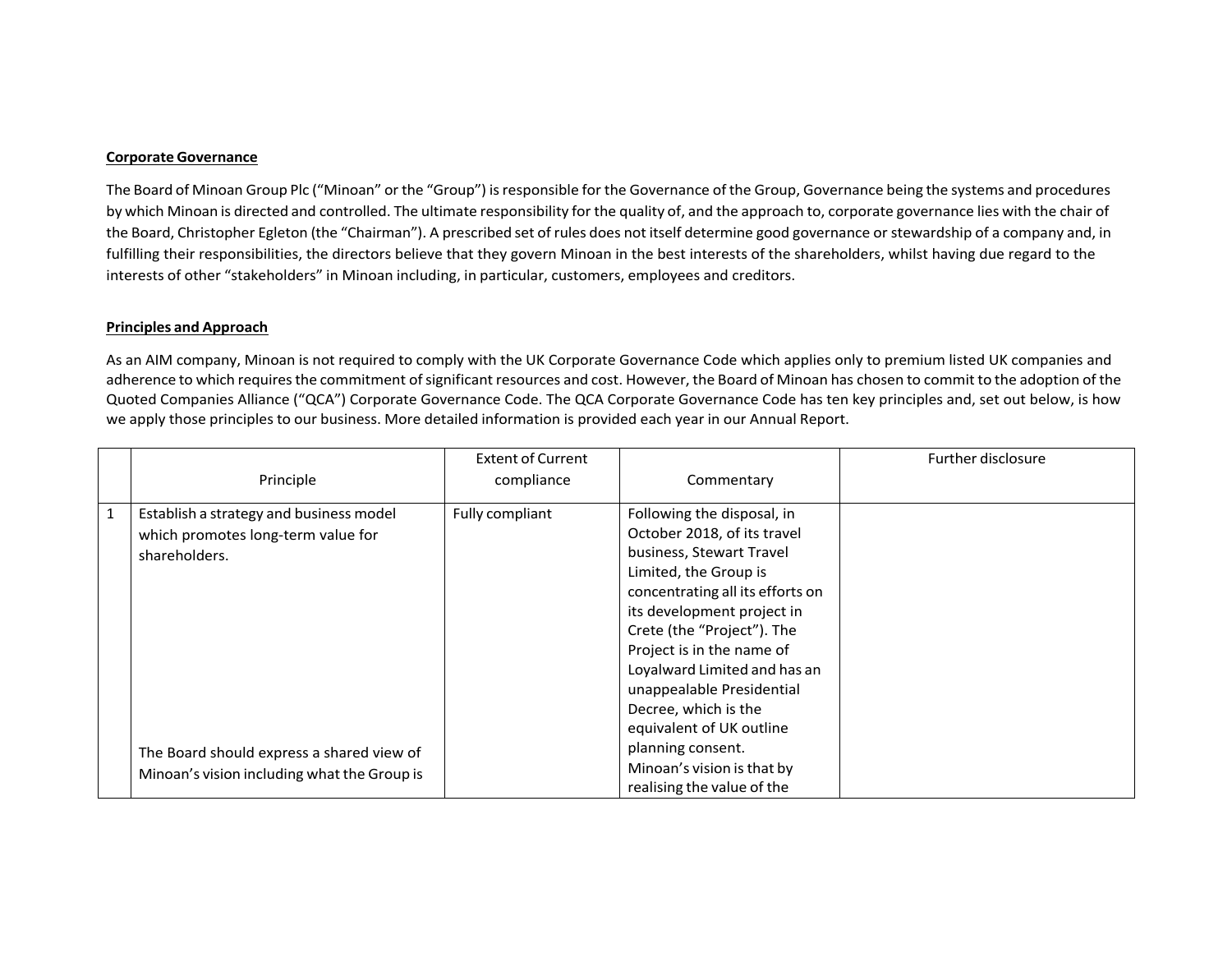| working to achieve and what is required to      | Project it will deliver long    |                                                |
|-------------------------------------------------|---------------------------------|------------------------------------------------|
| achieve these objectives with, if possible, the | term, sustainable growth in     |                                                |
| period in which these objectives are to be      | shareholder value whilst        |                                                |
| achieved.                                       | ensuring against unnecessary    |                                                |
|                                                 | risk.                           |                                                |
|                                                 |                                 |                                                |
|                                                 | The Group's key risks are       | <b>Strategic Report - Report and Financial</b> |
| The Board is responsible for putting in place   | under continuous review by      | Statements - Minoan website - Investor         |
| and communication a sound system to             | the Board and reported          | Information - Financial and Regulatory         |
| manage risk and implement control.              | periodically. The key risks     | Documents                                      |
|                                                 | remain centred round the        | (http://www.minoangroup.com/investor-          |
|                                                 | Project.                        | information/minoan-aim-info/)                  |
|                                                 |                                 |                                                |
|                                                 | The Group has an ongoing        |                                                |
|                                                 | requirement to raise capital to |                                                |
|                                                 | finance its working capital. As |                                                |
|                                                 | has been the case for the past  |                                                |
|                                                 | several years, the Group is in  |                                                |
|                                                 | continual discussions with a    |                                                |
|                                                 | variety of individuals and      |                                                |
|                                                 | commercial parties regarding    |                                                |
|                                                 | the provision of funding to     |                                                |
|                                                 | enable the Group's current      |                                                |
|                                                 | and future obligations and      |                                                |
|                                                 | requirements to be met. These   |                                                |
|                                                 | discussions are at varying      |                                                |
|                                                 | stages of development and the   |                                                |
|                                                 | Board is confident that all     |                                                |
|                                                 | necessary funding will be       |                                                |
|                                                 | forthcoming within a timescale  |                                                |
|                                                 | which will enable the Group to  |                                                |
|                                                 | move forward to provide a       |                                                |
|                                                 | return to shareholders in due   |                                                |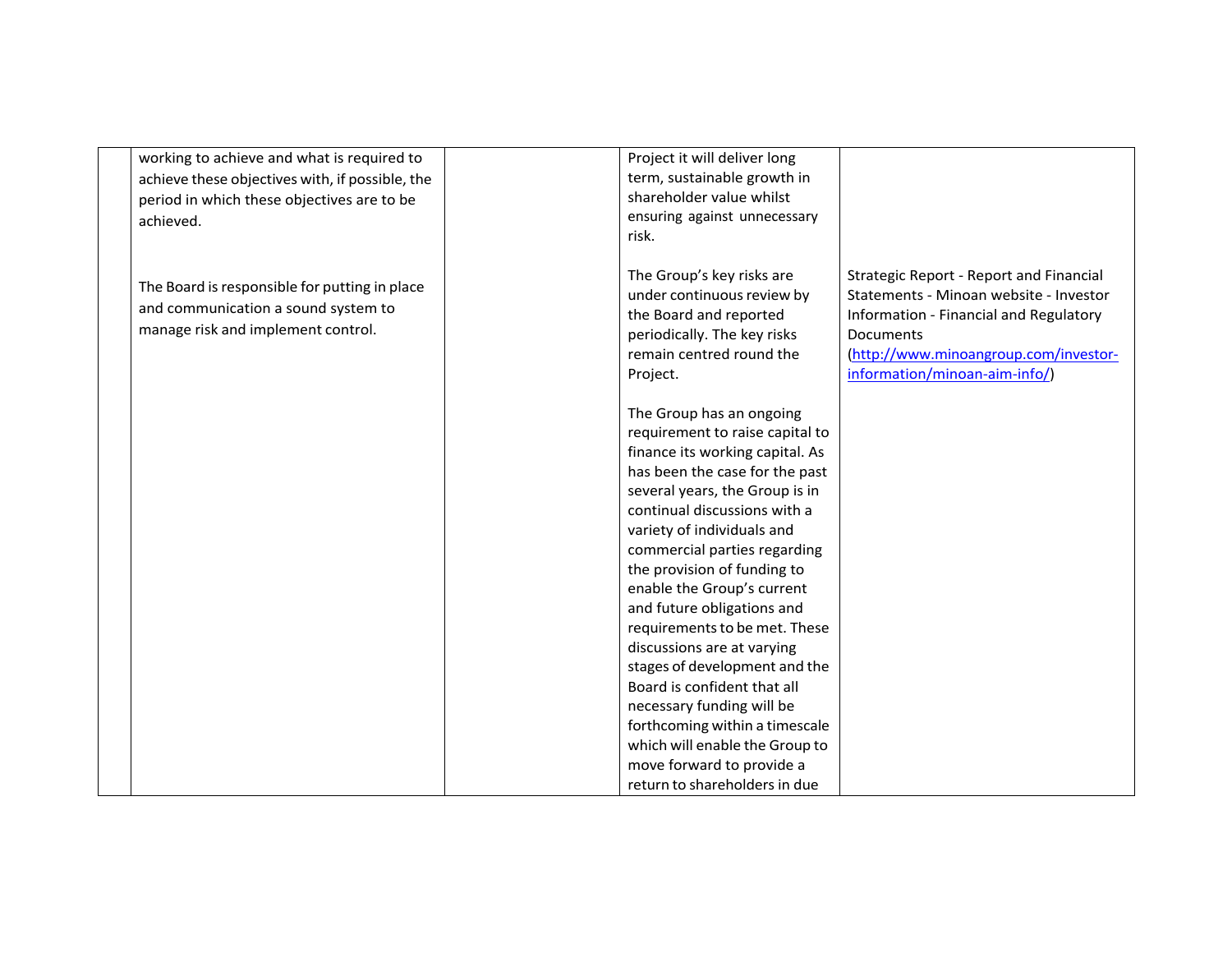|                |                                             |                 | course.                                                                                                                                                                                                                                                                                                                                                      |                                        |
|----------------|---------------------------------------------|-----------------|--------------------------------------------------------------------------------------------------------------------------------------------------------------------------------------------------------------------------------------------------------------------------------------------------------------------------------------------------------------|----------------------------------------|
|                |                                             |                 | As the Project now moves<br>towards its implementation<br>stage, the normal risks<br>associated with a development<br>of its size and nature will<br>apply. These include, inter alia,<br>detailed planning consents,<br>availability of project finance,<br>construction costs and market<br>demand.<br>There are no material risks<br>related to currency. |                                        |
|                |                                             |                 |                                                                                                                                                                                                                                                                                                                                                              |                                        |
| $\overline{2}$ | Seek to understand and meet shareholder     | Fully compliant | The Board attaches great                                                                                                                                                                                                                                                                                                                                     |                                        |
|                | needs and expectations.                     |                 | importance to providing                                                                                                                                                                                                                                                                                                                                      |                                        |
|                |                                             |                 | shareholders with clear and                                                                                                                                                                                                                                                                                                                                  |                                        |
|                |                                             |                 | transparent information on                                                                                                                                                                                                                                                                                                                                   |                                        |
|                | A healthy dialogue should exist between the |                 | Minoan's activities, strategy                                                                                                                                                                                                                                                                                                                                |                                        |
|                | Board and shareholders to enable            |                 | and financial position.                                                                                                                                                                                                                                                                                                                                      |                                        |
|                | shareholders to come to informed decisions  |                 | Details of all shareholder                                                                                                                                                                                                                                                                                                                                   | <b>Company Announcements section -</b> |
|                | about the Group.                            |                 | communications are provided                                                                                                                                                                                                                                                                                                                                  | Minoan website                         |
|                |                                             |                 | on Minoan's website.                                                                                                                                                                                                                                                                                                                                         | (http://www.minoangroup.com/company-   |
|                |                                             |                 |                                                                                                                                                                                                                                                                                                                                                              | announcements/)                        |
|                |                                             |                 | The Board, in particular the                                                                                                                                                                                                                                                                                                                                 |                                        |
|                |                                             |                 | Chairman, has regular                                                                                                                                                                                                                                                                                                                                        |                                        |
|                |                                             |                 | meetings/telephone                                                                                                                                                                                                                                                                                                                                           |                                        |
|                |                                             |                 | conversations with larger                                                                                                                                                                                                                                                                                                                                    |                                        |
|                |                                             |                 | shareholders. However, the                                                                                                                                                                                                                                                                                                                                   |                                        |
|                |                                             |                 | Board is aware of the need to                                                                                                                                                                                                                                                                                                                                |                                        |
|                |                                             |                 | protect the interests of                                                                                                                                                                                                                                                                                                                                     |                                        |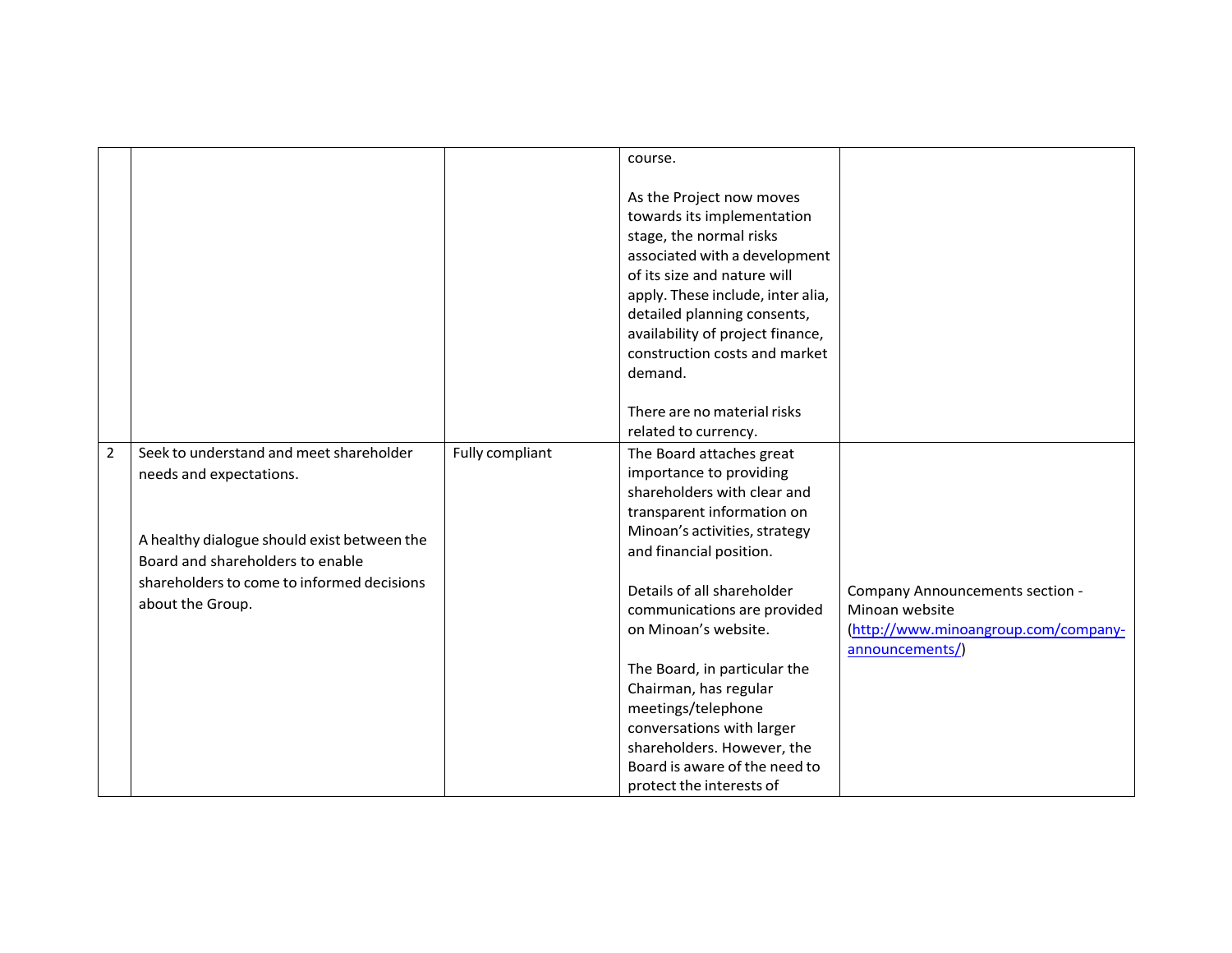|  | minority shareholders, and       |                                          |
|--|----------------------------------|------------------------------------------|
|  | balancing these interests with   |                                          |
|  | those of more substantial        |                                          |
|  | shareholders.                    |                                          |
|  |                                  |                                          |
|  | The Board regards the annual     | The Notices of AGM's and the results of  |
|  | general meeting as a good        | the Group's recent AGM's can be found in |
|  | opportunity to communicate       | the Financial & Regulatory Documents and |
|  | directly with all shareholders.  | <b>Company Announcements sections -</b>  |
|  | The usual format for the AGM     | Minoan website                           |
|  | has been to deal with the        | (http://www.minoangroup.com/investor-    |
|  | statutory part of the meeting    | information/minoan-aim-info/)            |
|  | i.e. the resolutions to be voted |                                          |
|  | on (all of which have been       |                                          |
|  | passed without comment at        |                                          |
|  | the AGM's held to date) and      |                                          |
|  | then to open the floor for a     |                                          |
|  | question and answer session in   |                                          |
|  | which the Chairman,              |                                          |
|  | Christopher Egleton, and any     |                                          |
|  | other director where             |                                          |
|  | appropriate, have dealt          |                                          |
|  | successfully with questions      |                                          |
|  | from shareholders on all         |                                          |
|  | aspects of Minoan's business,    |                                          |
|  | which has enabled the Board      |                                          |
|  | to engage with shareholders      |                                          |
|  | and receive relevant feedback    |                                          |
|  | from them.                       |                                          |
|  |                                  |                                          |
|  | Minoan lists contact details on  | Contacts section - Minoan website        |
|  | its website and on all           | (http://www.minoangroup.com/contact-     |
|  | announcements released via       | $us/$                                    |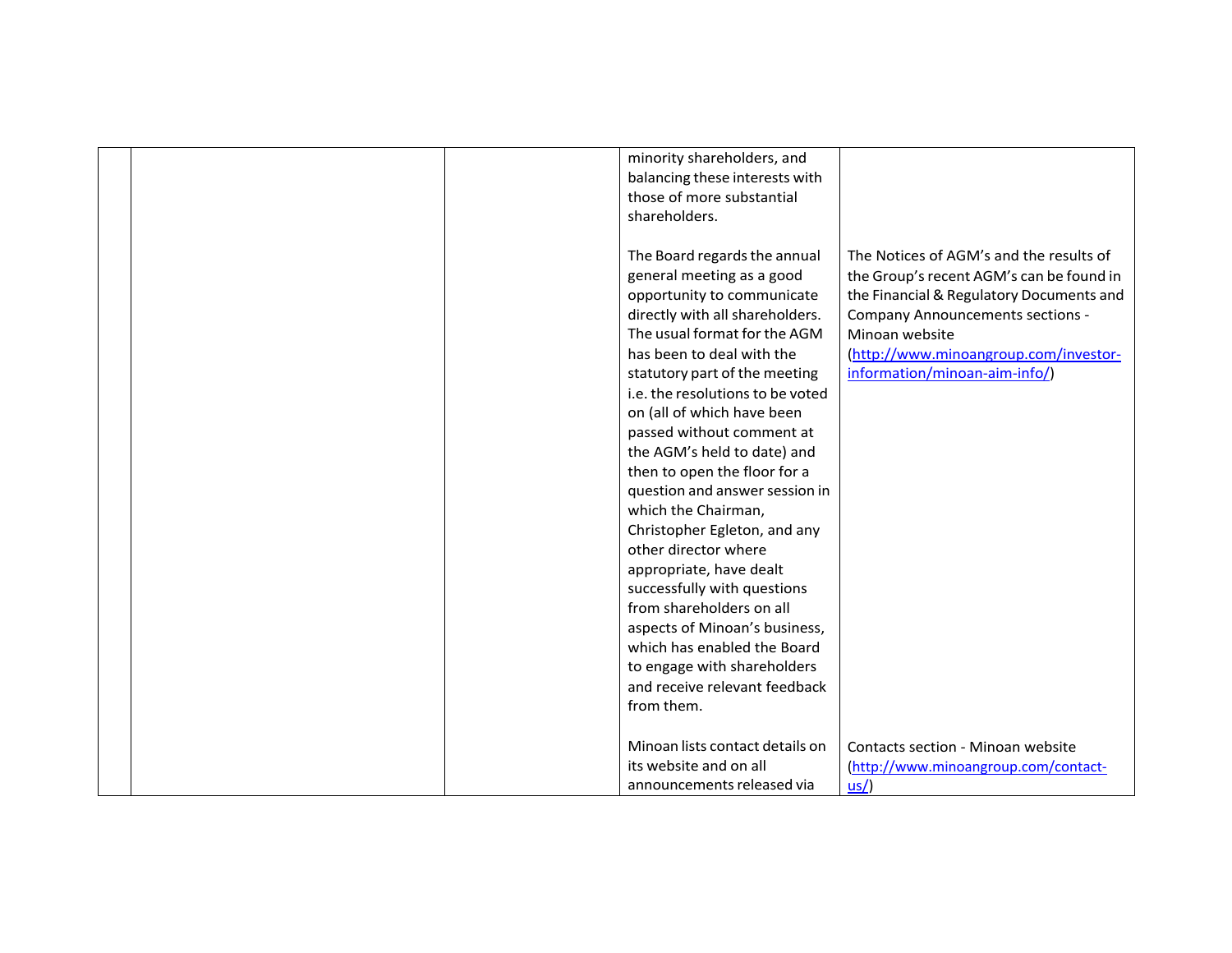|   |                                                |                 | RNS, should shareholders wish    |                                         |
|---|------------------------------------------------|-----------------|----------------------------------|-----------------------------------------|
|   |                                                |                 | to communicate with the          |                                         |
|   |                                                |                 | Board.                           |                                         |
| 3 | Take into account wider stakeholder and        | Fully compliant | The environmental impact of      |                                         |
|   | social responsibilities and their implications |                 | the Group's activities, in       |                                         |
|   | for long term success.                         |                 | particular the Project, is       |                                         |
|   |                                                |                 | carefully considered and the     |                                         |
|   | Good governance includes the Board             |                 | maintenance of high              |                                         |
|   | considering the Group's impact on society,     |                 | environmental standards is a     |                                         |
|   | the community and the environment.             |                 | key priority (see also 8 below). |                                         |
|   |                                                |                 | The Board maintains a            | Chairman's Statement - Report and       |
|   |                                                |                 | dialogue as appropriate with     | Financial Statements - Minoan website - |
|   |                                                |                 | the Foundation responsible for   | Investor Information - Financial and    |
|   |                                                |                 | the Project, the relevant        | <b>Regulatory Documents</b>             |
|   |                                                |                 | departments in the Greek         | (http://www.minoangroup.com/investor-   |
|   |                                                |                 | Government plus the Group's      | information/minoan-aim-info/)           |
|   |                                                |                 | advisers in Greece.              |                                         |
|   |                                                |                 | The Board also maintains a       |                                         |
|   |                                                |                 | constant dialogue with           |                                         |
|   |                                                |                 | stakeholders by means of         |                                         |
|   |                                                |                 | meetings and telephone           |                                         |
|   |                                                |                 | conversations on a regular       |                                         |
|   |                                                |                 | basis and will act on any        |                                         |
|   |                                                |                 | feedback therefrom it            |                                         |
|   |                                                |                 | considers relevant. In the past, |                                         |
|   |                                                |                 | comments received from           |                                         |
|   |                                                |                 | stakeholders regarding the       |                                         |
|   |                                                |                 | contents/layout of the           |                                         |
|   |                                                |                 | Company's website and also       |                                         |
|   |                                                |                 | the information provided in its  |                                         |
|   |                                                |                 | announcements have been          |                                         |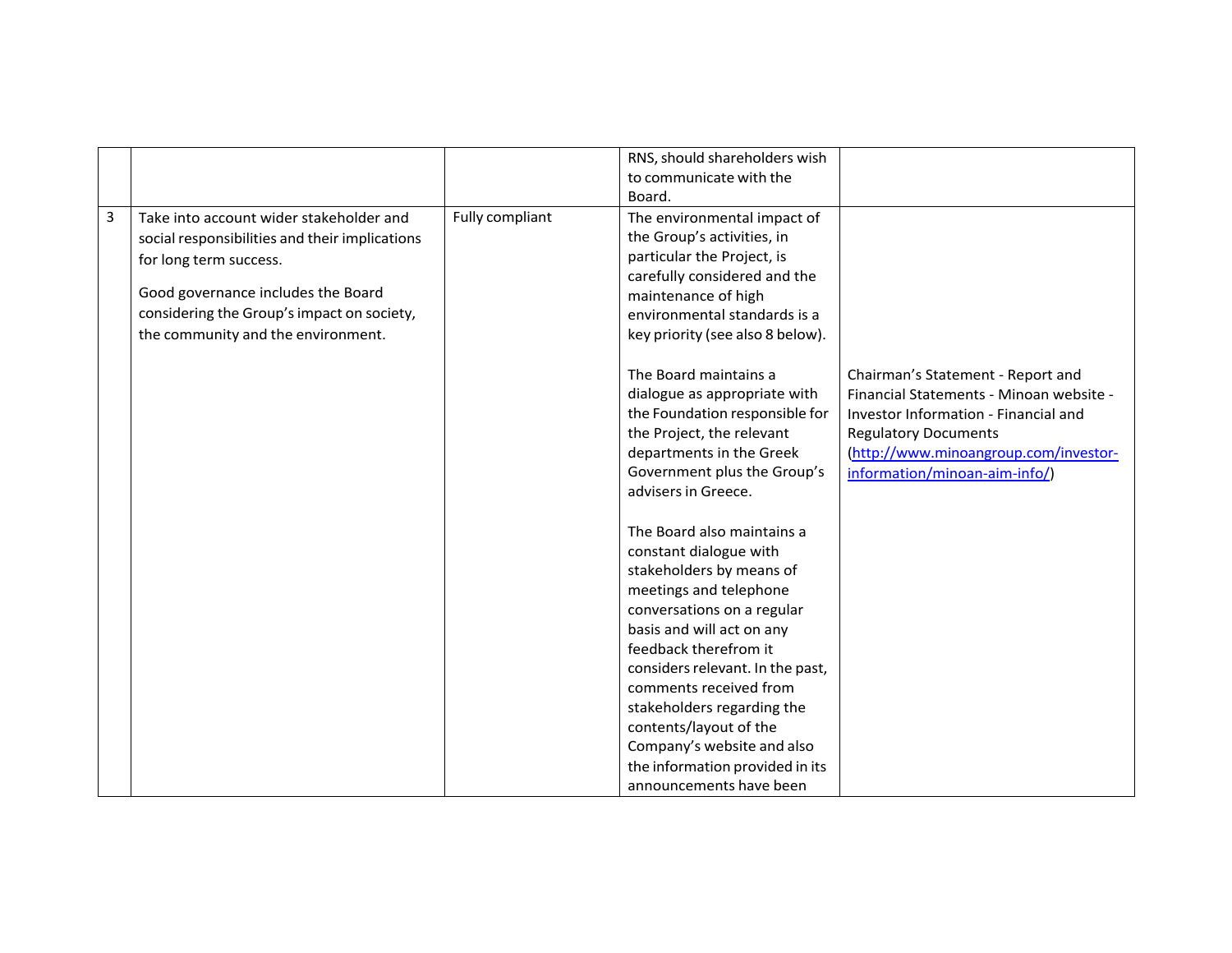|   |                                              |                 | acted upon by the Board if       |                                            |
|---|----------------------------------------------|-----------------|----------------------------------|--------------------------------------------|
|   |                                              |                 | considered to be in the best     |                                            |
|   |                                              |                 | interests of stakeholders and    |                                            |
|   |                                              |                 | other interested parties.        |                                            |
| 4 | Embed effective risk management,             | Fully compliant | The principal risks faced by     | About section - Minoan website - Board of  |
|   | considering both opportunities and threats,  |                 | Minoan (see also 1 above) are    | <b>Directors</b>                           |
|   | throughout the organisation                  |                 | addressed by the appointment     | (http://www.minoangroup.com/about-         |
|   |                                              |                 | of an experienced executive      | us/board-of-directors/)                    |
|   |                                              |                 | Chairman supported by a          |                                            |
|   |                                              |                 | group of experienced non-        |                                            |
|   |                                              |                 | executive directors and a team   | Investor Information section - Minoan      |
|   |                                              |                 | of highly qualified professional | website - Advisers                         |
|   |                                              |                 | advisers.                        | (http://www.minoangroup.com/investor-      |
|   |                                              |                 |                                  | information/advisers/)                     |
|   |                                              |                 | The Board is provided with       |                                            |
|   |                                              |                 | detailed reports of the          |                                            |
|   |                                              |                 | Minoan's financial               |                                            |
|   |                                              |                 | performance on a regular basis   |                                            |
|   |                                              |                 | by the Group Company             |                                            |
|   |                                              |                 | Secretary, W Cole, who is also   |                                            |
|   |                                              |                 | Company Secretary of             |                                            |
|   |                                              |                 | Loyalward Limited and who is     |                                            |
|   |                                              |                 | responsible for all accounting   |                                            |
|   |                                              |                 | and financial reporting          |                                            |
|   |                                              |                 | functions.                       |                                            |
|   |                                              |                 |                                  |                                            |
|   |                                              |                 | The Audit Committee (see 9       |                                            |
|   |                                              |                 | below) reviews and approves      |                                            |
|   |                                              |                 | the control and reporting        |                                            |
|   |                                              |                 | procedures currently in place.   |                                            |
| 5 | Maintain the Board as a well-functioning     | Fully compliant | The Board consists of the        | Report and Financial Statements - Minoan   |
|   | balanced team led by the chair.              |                 | Chairman (see above) and         | website - Investor Information - Financial |
|   |                                              |                 | three non-executive              | and Regulatory Documents                   |
|   | The Board must not be so large as to prevent |                 | directors,                       | (http://www.minoangroup.com/investor-      |
|   |                                              |                 | Grahame Cook, Tim Hill           |                                            |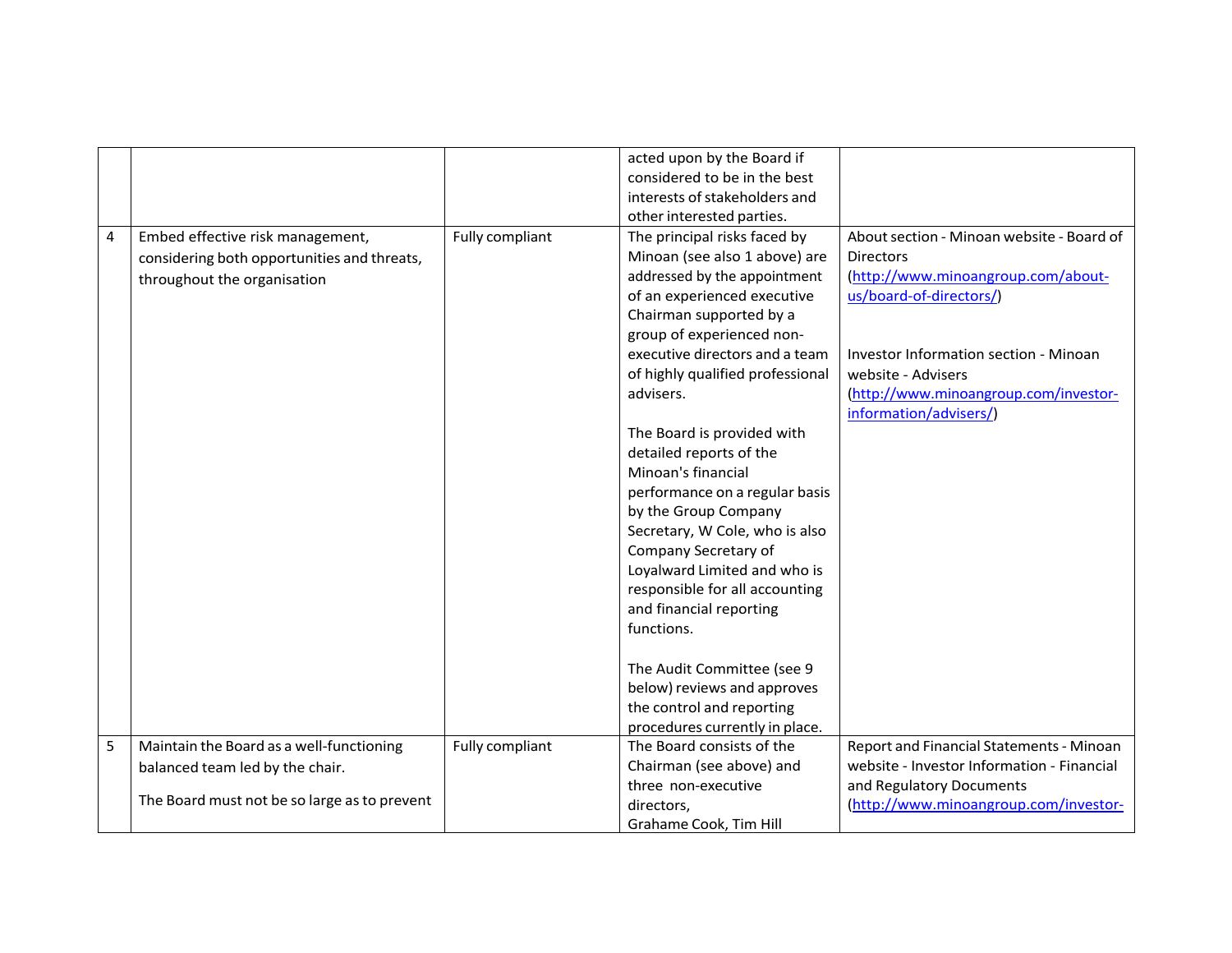| efficient operation but must not be too small | and George Mergos. Board           | information/minoan-aim-info/)             |
|-----------------------------------------------|------------------------------------|-------------------------------------------|
| to be ineffective.                            | meetings are normally held         |                                           |
|                                               | monthly. All directors are         | About section - Minoan website - Board of |
| The Board should be balanced between          | able to commit the time            | <b>Directors</b>                          |
| executive and non-executive directors and     | necessary to fulfil their roles.   | (http://www.minoangroup.com/about-        |
| should have at least two independent non-     |                                    | us/board-of-directors/)                   |
| executive directors.                          | The Chairman is full time and      |                                           |
|                                               | the three non-executive            |                                           |
|                                               | directors are part time. Whilst    |                                           |
|                                               | the non-executive directors        |                                           |
|                                               | are not required to work a         |                                           |
|                                               | specific number of hours each      |                                           |
|                                               | is always able to commit the       |                                           |
|                                               | time necessary to fulfil his role. |                                           |
|                                               |                                    |                                           |
|                                               | During the last year there have    |                                           |
|                                               | been 6 board meetings. All of      |                                           |
|                                               | which were attended by all         |                                           |
|                                               | directors.                         |                                           |
|                                               |                                    |                                           |
|                                               | There has also been a single       |                                           |
|                                               | meeting of both the Audit          |                                           |
|                                               | Committee and the                  |                                           |
|                                               | Remuneration Committee (see        |                                           |
|                                               | 9 below), both of which were       |                                           |
|                                               | attended by all three non-         |                                           |
|                                               | executive directors at the time.   |                                           |
|                                               |                                    |                                           |
|                                               |                                    |                                           |
|                                               |                                    |                                           |
|                                               |                                    |                                           |
|                                               |                                    |                                           |
|                                               |                                    |                                           |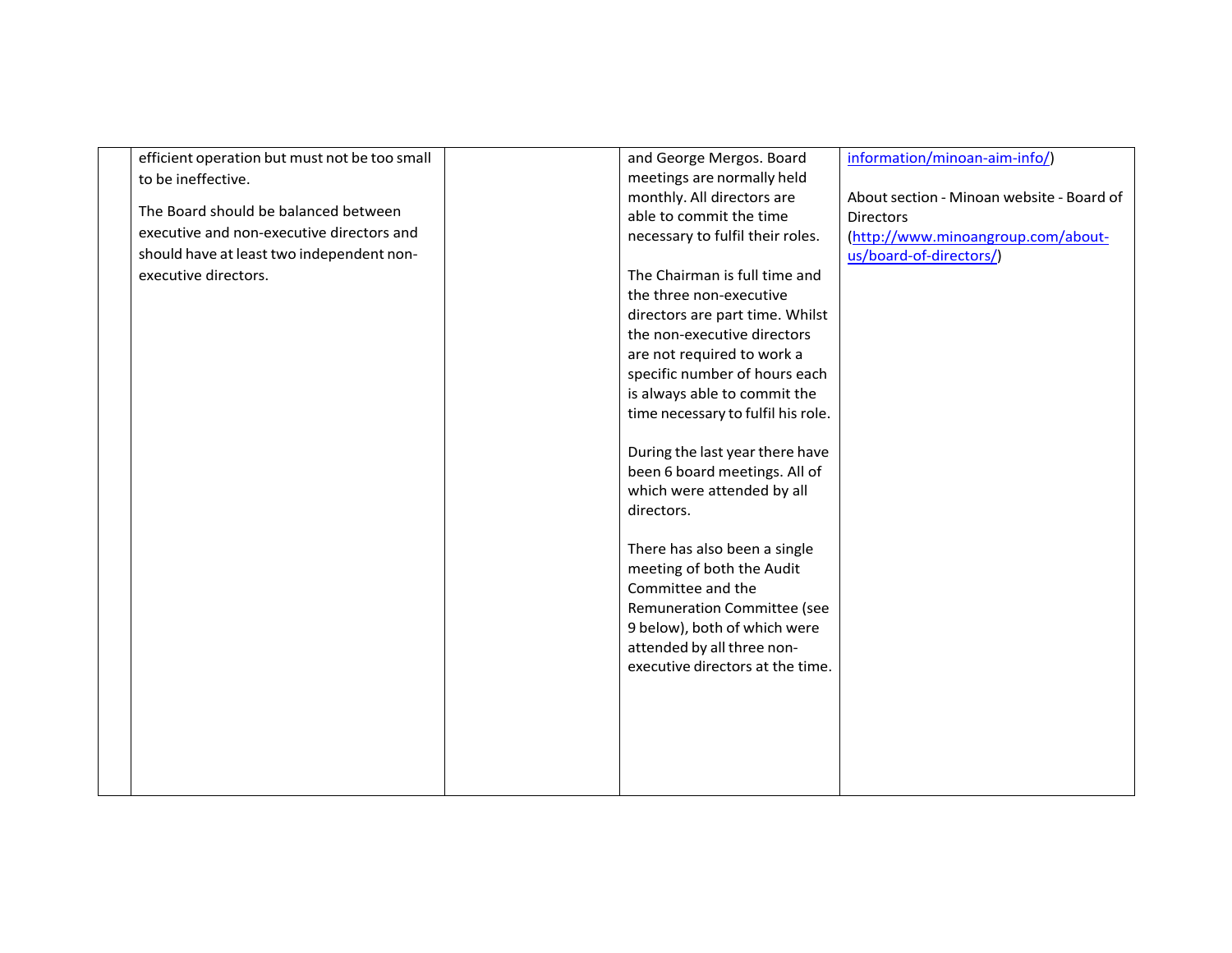|  | The Chairman is closely<br>involved in the day to day<br>operations of Minoan and the<br>operating subsidiaries and<br>reports to the Board in detail<br>on a regular basis.<br>Minoan's three non-executive<br>directors are independent and<br>the Board is not dominated by<br>one person or group of people. |  |
|--|------------------------------------------------------------------------------------------------------------------------------------------------------------------------------------------------------------------------------------------------------------------------------------------------------------------|--|
|  | Non-executive directors have a                                                                                                                                                                                                                                                                                   |  |
|  | contractual right to external                                                                                                                                                                                                                                                                                    |  |
|  | advice, at Minoan's expense,                                                                                                                                                                                                                                                                                     |  |
|  |                                                                                                                                                                                                                                                                                                                  |  |
|  | when necessary.                                                                                                                                                                                                                                                                                                  |  |
|  | When considering the<br>independence of directors, the<br>Company gives regard to the<br>overall effectiveness and<br>independence of the<br>contribution made by directors<br>to the Board and does not<br>consider a director's period of<br>service in isolation to<br>determine independence.                |  |
|  | The Board reviews/evaluates<br>its performance on a regular                                                                                                                                                                                                                                                      |  |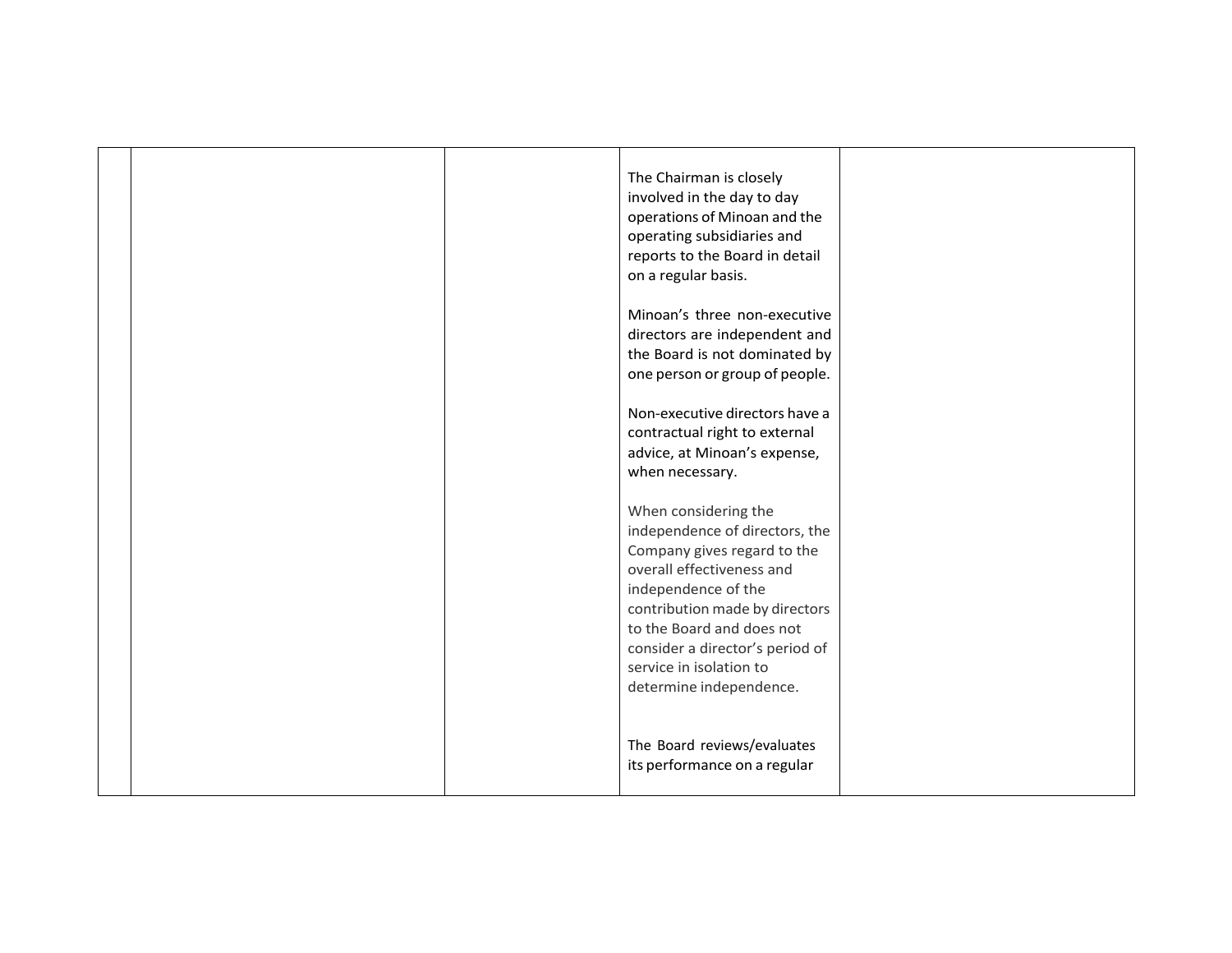|   |                                                 |                 | basis (see 7 below).                                                                                                                                                                                                                                     |                                           |
|---|-------------------------------------------------|-----------------|----------------------------------------------------------------------------------------------------------------------------------------------------------------------------------------------------------------------------------------------------------|-------------------------------------------|
|   |                                                 |                 | All directors are submitted for<br>re-election at regular intervals<br>subject to continued<br>satisfactory performance. The<br>Board will, where possible,<br>ensure planned and<br>progressive refreshing of the<br>Board.                             |                                           |
|   |                                                 |                 | The model code for directors'<br>and applicable employees'<br>share dealings appropriate for<br>an AIM company has been<br>adopted and Minoan takes all<br>reasonable steps to ensure<br>compliance (AIM Rule 21 in<br>relation to directors' dealings). | Model Code for Directors' Dealings        |
| 6 | Ensure that between them the directors have     | Fully compliant | The directors who have been                                                                                                                                                                                                                              | About section - Minoan website - Board of |
|   | the necessary up-to-date experience and         |                 | appointed to the Board have                                                                                                                                                                                                                              | <b>Directors</b>                          |
|   | capabilities.                                   |                 | been chosen because of their                                                                                                                                                                                                                             | (http://www.minoangroup.com/about-        |
|   | The Board must have an appropriate balance      |                 | skills, diversity and the                                                                                                                                                                                                                                | us/board-of-directors/)                   |
|   | of functional and sector skills and experience. |                 | considerable relevant                                                                                                                                                                                                                                    |                                           |
|   |                                                 |                 | experience they offer.                                                                                                                                                                                                                                   |                                           |
|   |                                                 |                 | Minoan considers that the                                                                                                                                                                                                                                |                                           |
|   |                                                 |                 | directors, particularly the non-                                                                                                                                                                                                                         |                                           |
|   |                                                 |                 | executive directors, are of                                                                                                                                                                                                                              |                                           |
|   |                                                 |                 | sufficient competence and                                                                                                                                                                                                                                |                                           |
|   |                                                 |                 | calibre to add strength and                                                                                                                                                                                                                              |                                           |
|   |                                                 |                 | objectivity to its activities and                                                                                                                                                                                                                        |                                           |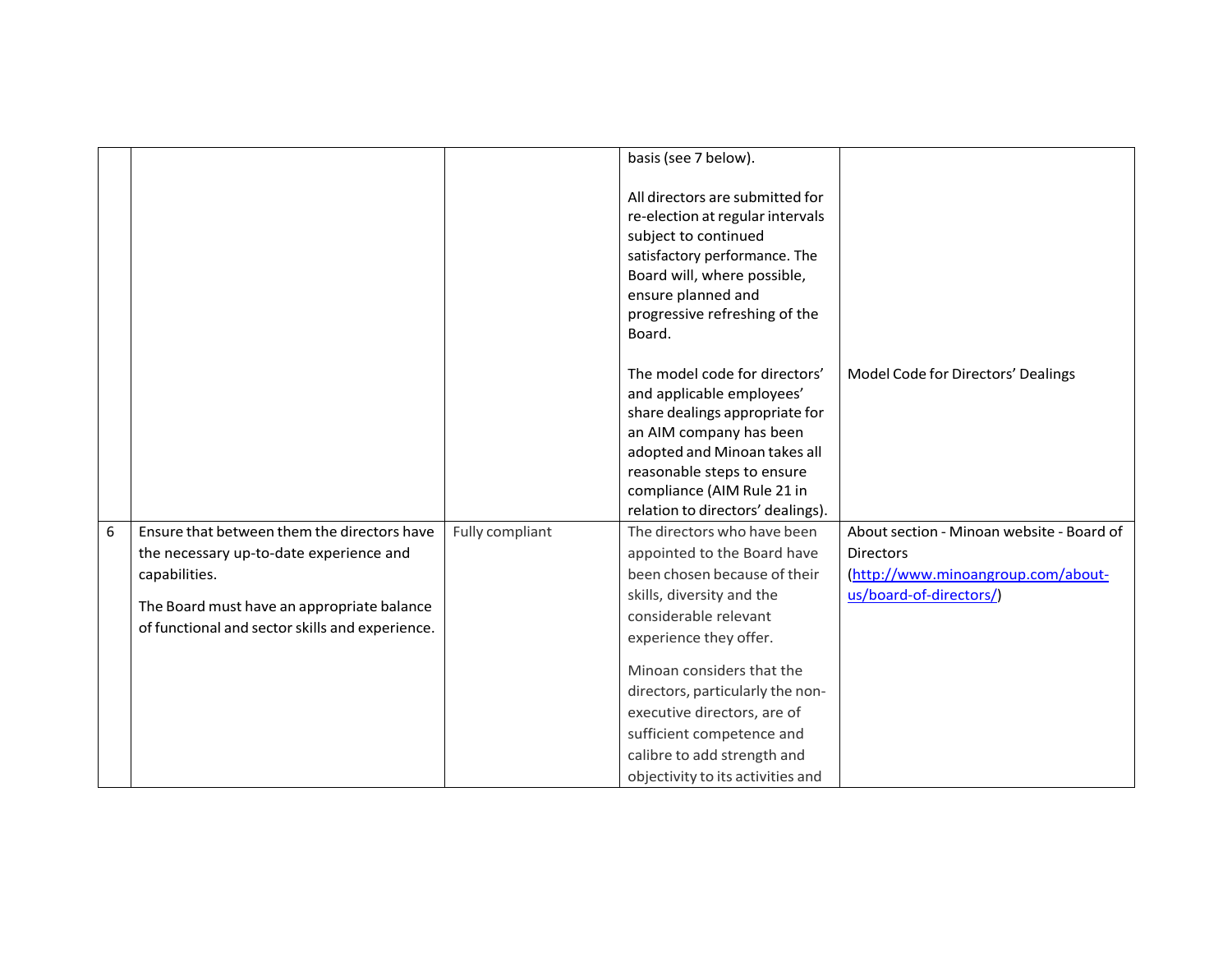|                |                                                                                       |                 | that the Board as a whole has     |  |
|----------------|---------------------------------------------------------------------------------------|-----------------|-----------------------------------|--|
|                |                                                                                       |                 | a wealth of experience that       |  |
|                |                                                                                       |                 | Minoan deems to be more           |  |
|                |                                                                                       |                 | than adequate to lead the         |  |
|                |                                                                                       |                 | Group. As a result, it is not     |  |
|                |                                                                                       |                 | considered necessary for the      |  |
|                |                                                                                       |                 | directors to refresh their skills |  |
|                |                                                                                       |                 | on an ongoing basis.              |  |
|                |                                                                                       |                 | All directors are identified      |  |
|                |                                                                                       |                 | elsewhere on Minoan's             |  |
|                |                                                                                       |                 | website together with their       |  |
|                |                                                                                       |                 | CV's, which provide an insight    |  |
|                |                                                                                       |                 | into each director's areas of     |  |
|                |                                                                                       |                 | expertise.                        |  |
|                |                                                                                       |                 | The Board is supported by the     |  |
|                |                                                                                       |                 | Audit and Remuneration            |  |
|                |                                                                                       |                 | Committees (see 9 below).         |  |
|                |                                                                                       |                 |                                   |  |
|                |                                                                                       |                 | The Board and its committees      |  |
|                |                                                                                       |                 | will also seek external advice    |  |
|                |                                                                                       |                 | where required.                   |  |
| $\overline{7}$ | Evaluate Board performance based on clear,                                            | Fully compliant | The Board considers               |  |
|                | relevant objectives, seeking continuous                                               |                 | evaluation of its performance     |  |
|                | improvement.                                                                          |                 | and that of its committees and    |  |
|                |                                                                                       |                 | individual directors to be an     |  |
|                | The Board should periodically review its<br>performance as well as the performance of |                 | integral part of corporate        |  |
|                | its board committees and the performance                                              |                 | governance to ensure it has       |  |
|                | of individual board members                                                           |                 | the necessary skills,             |  |
|                |                                                                                       |                 | experience and abilities to       |  |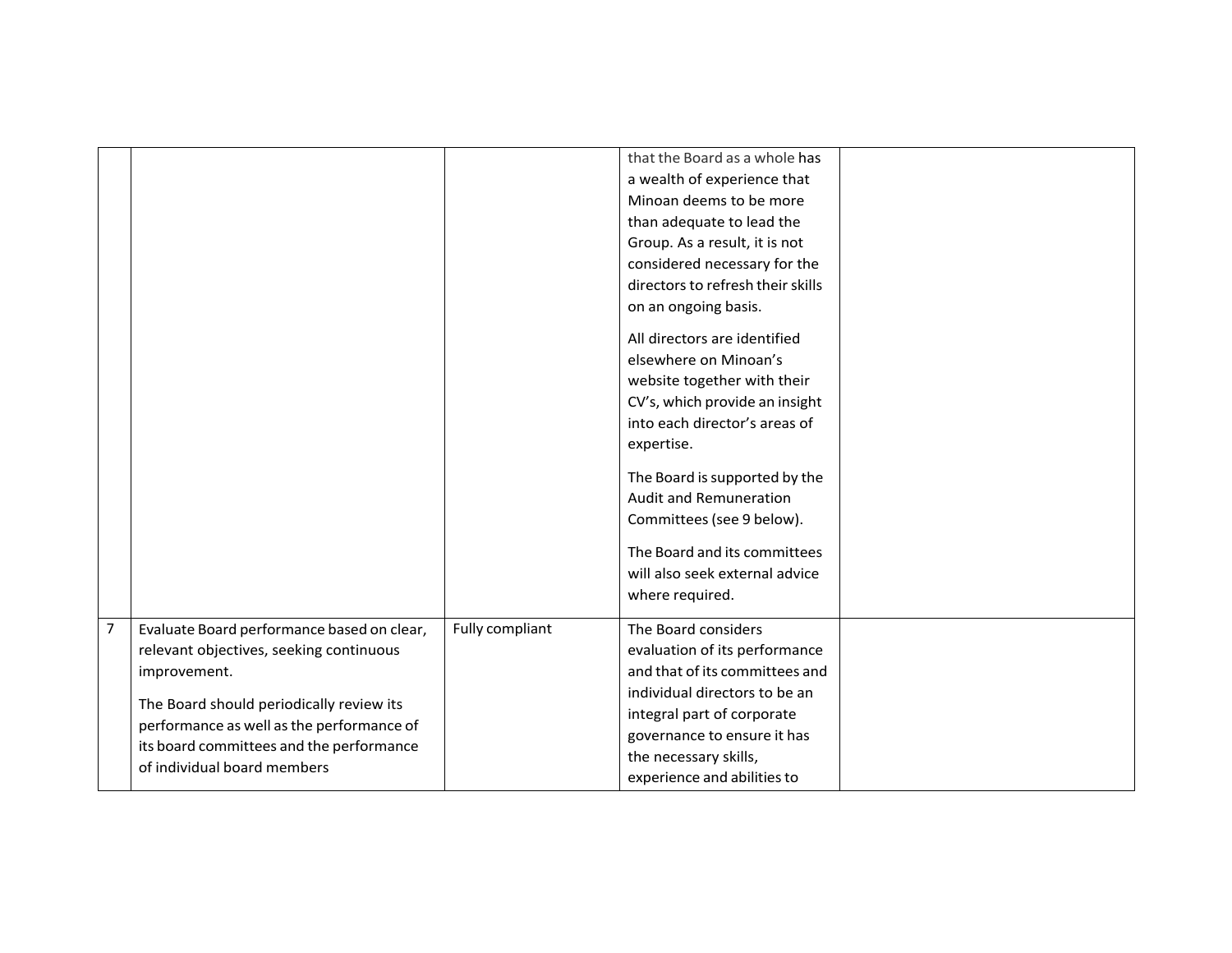|  | fulfil its responsibilities.    |  |
|--|---------------------------------|--|
|  |                                 |  |
|  | The goal of the evaluation      |  |
|  | process is to identify and      |  |
|  | address opportunities for       |  |
|  | improving the performance of    |  |
|  | the Board and to solicit        |  |
|  | honest, genuine and             |  |
|  | constructive feedback.          |  |
|  | The Board considers the         |  |
|  | evaluation process is best      |  |
|  | carried out internally at the   |  |
|  | Group's current size.           |  |
|  |                                 |  |
|  | The evaluation process is       |  |
|  | undertaken by the Board as a    |  |
|  | whole on an annual basis but,   |  |
|  | in particular, with the non-    |  |
|  | executive directors plus the    |  |
|  | Chairman being responsible in   |  |
|  | ensuring the evaluation         |  |
|  | process is "fit for purpose" as |  |
|  | well as dealing with matters    |  |
|  | raised in the process.          |  |
|  | The Board may utilise the       |  |
|  | results of the evaluation       |  |
|  | process when considering the    |  |
|  | adequacy of the composition     |  |
|  | of the Board.                   |  |
|  |                                 |  |
|  | The Audit and Remuneration      |  |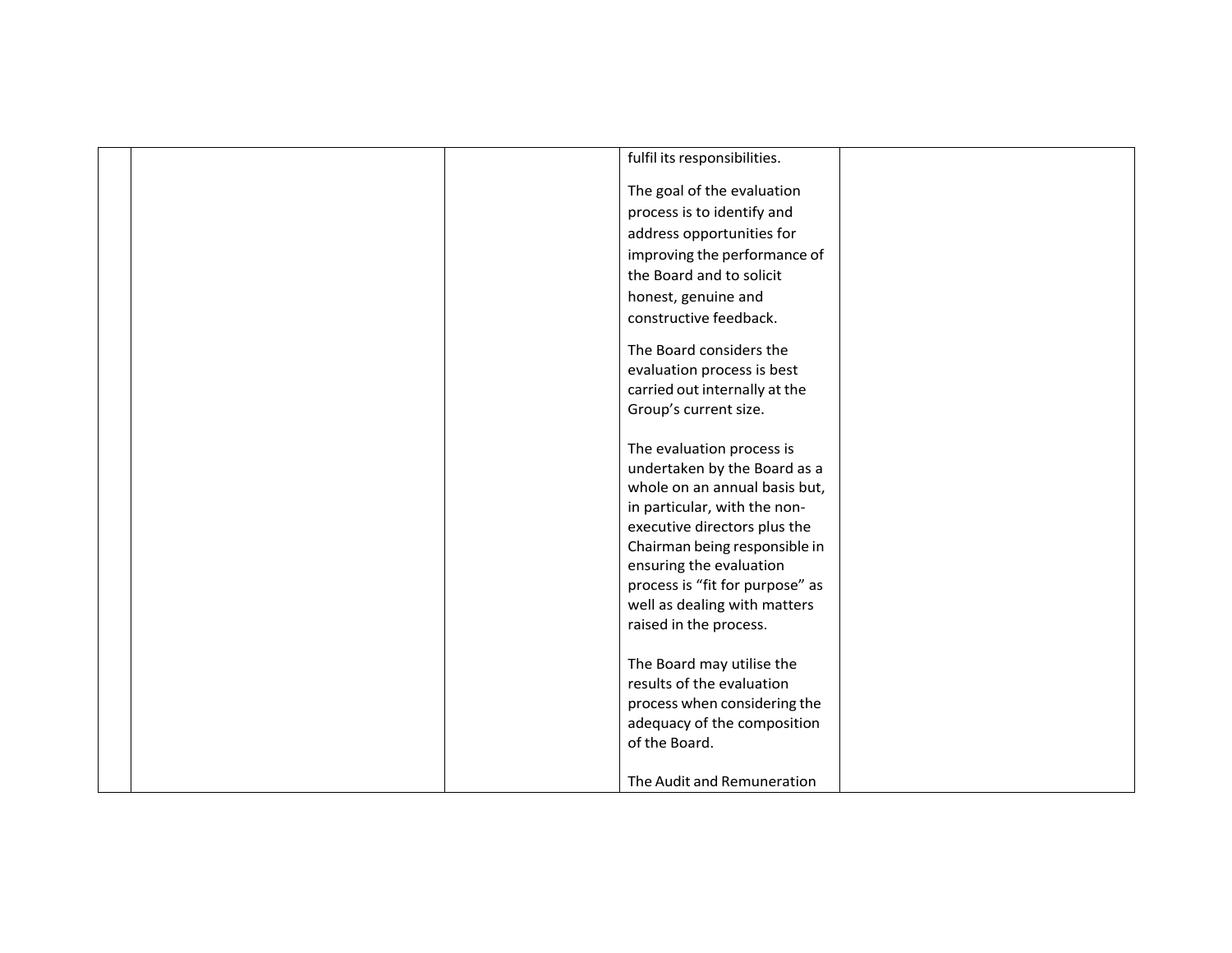|   |                                                                                |                 | Committees, which are<br>manned by the non-executive<br>directors, meet at least once a<br>year at different times and in<br>accordance with their terms of<br>reference (see 9 below) review<br>the performance of the<br>executive directors by<br>reference to the<br>decisions/progress made in<br>respect of the Group's<br>activities. |                                                                                                                                                                                                                           |
|---|--------------------------------------------------------------------------------|-----------------|----------------------------------------------------------------------------------------------------------------------------------------------------------------------------------------------------------------------------------------------------------------------------------------------------------------------------------------------|---------------------------------------------------------------------------------------------------------------------------------------------------------------------------------------------------------------------------|
| 8 | Promote a corporate culture which is based<br>on ethical values and behaviours | Fully compliant | The Group endeavours to<br>conduct its business in an<br>ethical, professional and<br>responsible manner, treating<br>its employees, customers,<br>suppliers and partners with<br>equal courtesy and respect at<br>all times.                                                                                                                | <b>Strategic Report - Report and Financial</b><br>Statements - Minoan website - Investor<br>Information - Financial and Regulatory<br>Documents<br>(http://www.minoangroup.com/investor-<br>information/minoan-aim-info/) |
|   |                                                                                |                 | The Group has demonstrated<br>its social responsibilities<br>through its iterative approach<br>to the evolution of the Project,<br>which has involved a<br>transparent process and<br>extensive consultation with<br>stakeholders.<br>The Project design embraces<br>the principles of the five                                              |                                                                                                                                                                                                                           |
|   |                                                                                |                 | capitals of sustainable                                                                                                                                                                                                                                                                                                                      |                                                                                                                                                                                                                           |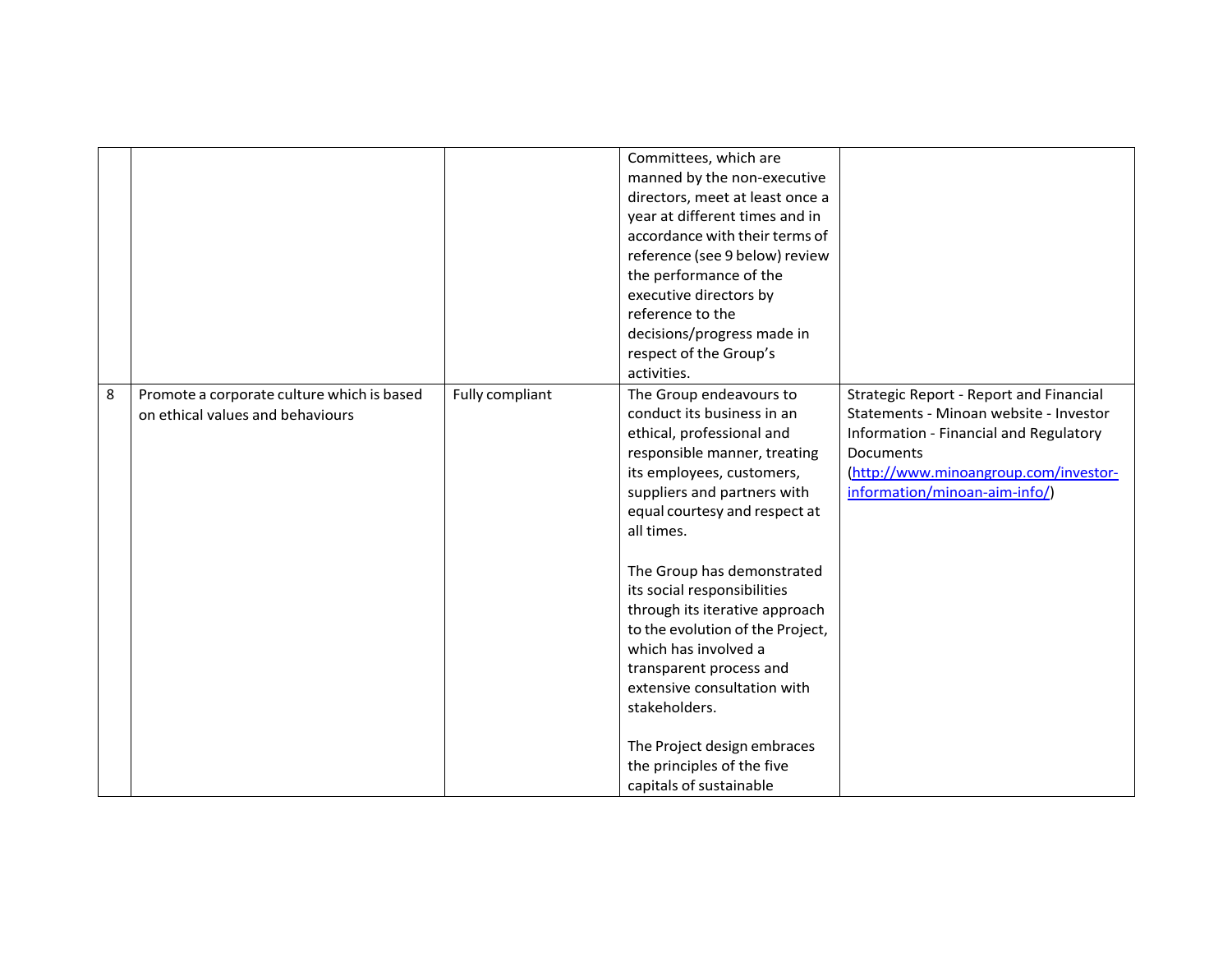|  | development (i.e. natural,        |  |
|--|-----------------------------------|--|
|  | human, social, manufactured       |  |
|  | and financial) to ensure that all |  |
|  | related matters have been         |  |
|  | taken into account. Thus the      |  |
|  | more usual concerns related to    |  |
|  | the protection of the             |  |
|  | environment, flora, fauna,        |  |
|  | hydrogeology and the ecology      |  |
|  | generally have drawn in           |  |
|  | considerations of wider issues    |  |
|  | including social, cultural,       |  |
|  | human and economic matters        |  |
|  | as well as those related to the   |  |
|  | extensive use of renewable        |  |
|  | energy and many other items       |  |
|  | contributing to a healthy         |  |
|  | carbon footprint. The project is  |  |
|  | strictly focused on the long      |  |
|  | term restoration and              |  |
|  | preservation of the               |  |
|  | environment as a whole and        |  |
|  | puts in place a sustainable       |  |
|  | management plan, involving        |  |
|  | local representatives and         |  |
|  | experts, to ensure a robust,      |  |
|  | pro-active management             |  |
|  | system is implemented aimed       |  |
|  | at protecting the area for        |  |
|  | future generations.               |  |
|  |                                   |  |
|  |                                   |  |
|  |                                   |  |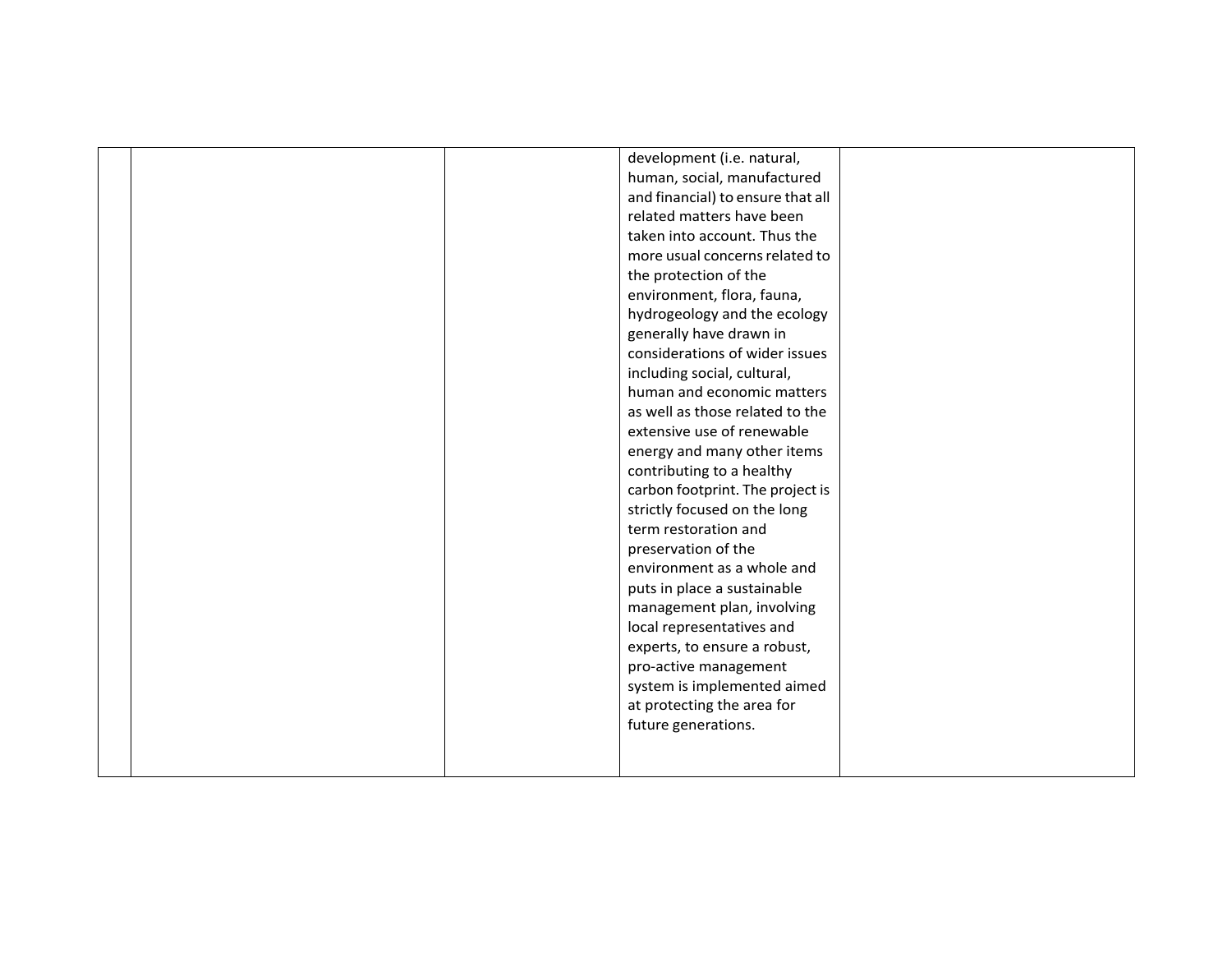| 9 | Maintain governance structures that are fit | Fully compliant | Minoan recognises the            |                                       |
|---|---------------------------------------------|-----------------|----------------------------------|---------------------------------------|
|   | for purpose and support good decision-      |                 | importance of high standards     |                                       |
|   |                                             |                 | of Corporate Governance and      |                                       |
|   | making by the Board                         |                 |                                  |                                       |
|   | The Group should determine governance       |                 | the Board has sought to          |                                       |
|   |                                             |                 | address the matter in a          |                                       |
|   | structures and processes appropriate to it  |                 | proportionate way having         |                                       |
|   | based on:                                   |                 | regard to the size and           |                                       |
|   | corporate culture;                          |                 | resources of Minoan.             |                                       |
|   | size;                                       |                 | As well as taking overall        |                                       |
|   | the capacity and appetite for risk and      |                 | responsibility for the Group's   |                                       |
|   | the tolerances of the Group; and            |                 | affairs, the Chairman is largely |                                       |
|   |                                             |                 | responsible for raising working  |                                       |
|   | business complexity                         |                 | capital as required (see 1       |                                       |
|   |                                             |                 | above). The Chairman is also     |                                       |
|   |                                             |                 | directly responsible for the     |                                       |
|   |                                             |                 | advancement of the Project       |                                       |
|   |                                             |                 |                                  |                                       |
|   |                                             |                 | and is based mainly in the       |                                       |
|   |                                             |                 | Group's offices in Greece and    |                                       |
|   |                                             |                 | Crete.                           |                                       |
|   |                                             |                 |                                  |                                       |
|   |                                             |                 | <b>Board Committees</b>          |                                       |
|   |                                             |                 | The Board is responsible for all |                                       |
|   |                                             |                 | day to day matters in running    |                                       |
|   |                                             |                 | the Group together with          |                                       |
|   |                                             |                 | deciding on matters for the      |                                       |
|   |                                             |                 | future (see also 9 below).       |                                       |
|   |                                             |                 |                                  |                                       |
|   |                                             |                 | The Board is supported by two    | Investor Information - Financial &    |
|   |                                             |                 | principal long established       | <b>Regulatory Documents</b>           |
|   |                                             |                 | committees of the Board - the    | (http://www.minoangroup.com/investor- |
|   |                                             |                 | Audit Committee and the          | information/minoan-aim-info/).        |
|   |                                             |                 |                                  |                                       |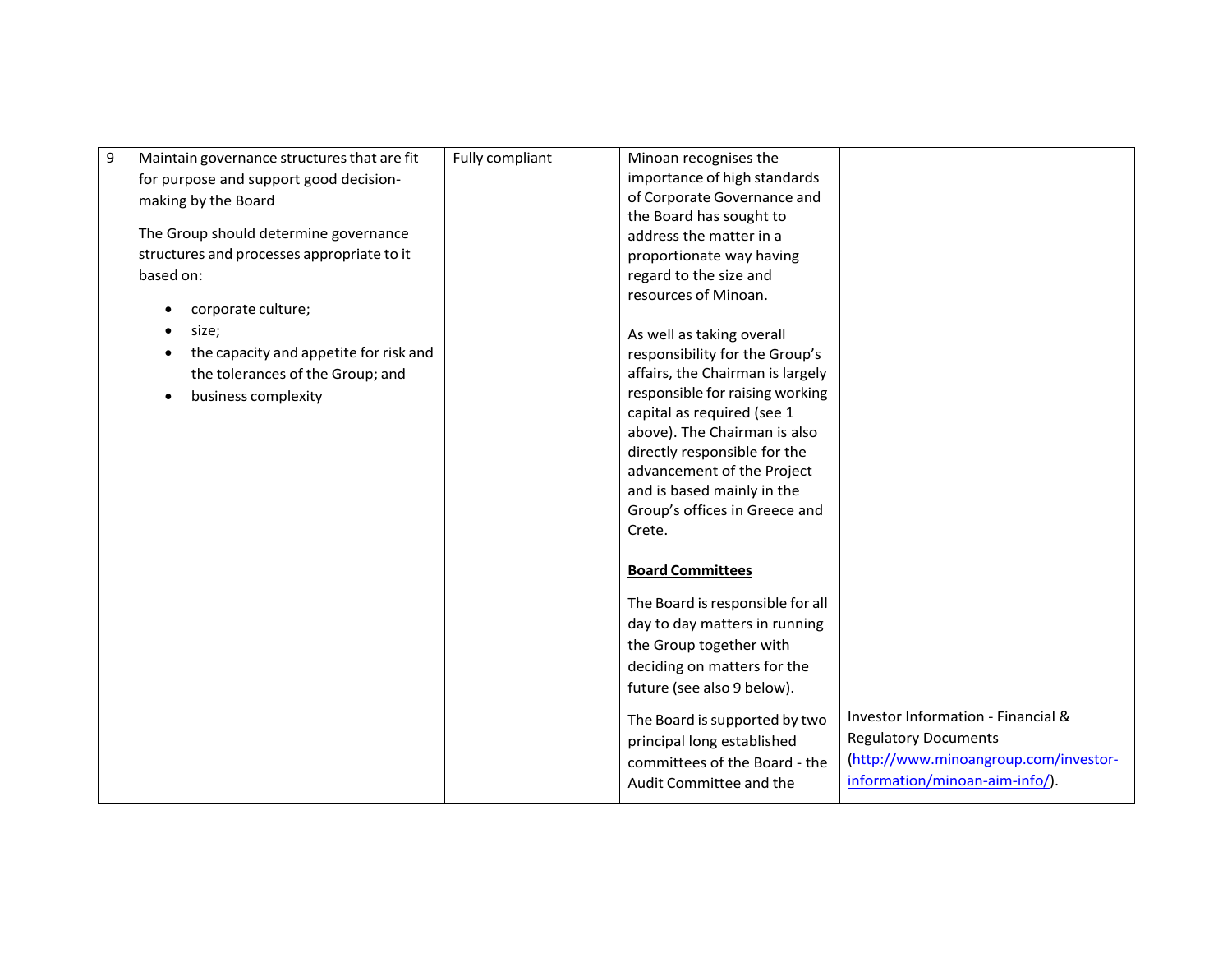| Remuneration Committee.             |
|-------------------------------------|
| These committees meet at            |
| least once a year and report        |
| directly to the Board.              |
|                                     |
| <b>Audit Committee</b>              |
|                                     |
| The Audit Committee                 |
| comprises the non-executive         |
| directors and is chaired by         |
| Grahame Cook.                       |
|                                     |
| The Terms of Reference of the       |
| Audit Committee are set out in      |
| the Investor Information            |
| section of the Minoan website.      |
|                                     |
| They are:                           |
|                                     |
| To ensure shareholder<br>$\bullet$  |
| confidence and the                  |
| credibility and                     |
| objectivity of                      |
| published financial                 |
| information.                        |
|                                     |
| To assist the Board in<br>$\bullet$ |
|                                     |
| meeting its financial               |
| reporting                           |
| responsibilities.                   |
|                                     |
| To assist the Board in              |
| ensuring the                        |
| effectiveness of                    |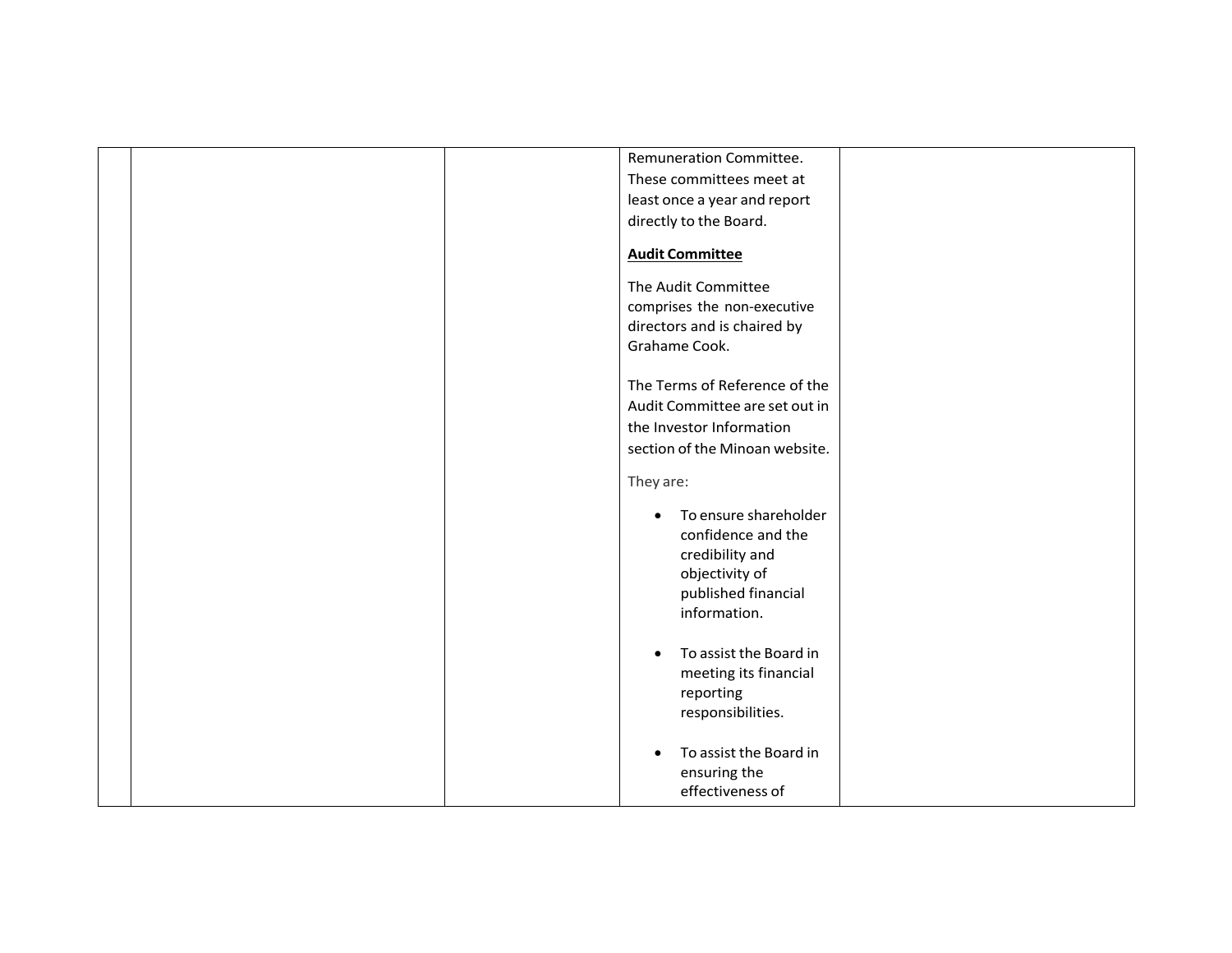| Minoan's internal              |
|--------------------------------|
| accounting and                 |
| financial controls.            |
|                                |
| To strengthen the              |
| independent position           |
| of Minoan's external           |
| auditors by providing          |
|                                |
| channels of                    |
| communication                  |
| between them and the           |
| non-executive                  |
| directors.                     |
|                                |
| To review the                  |
| performance,                   |
| independence and               |
| objectivity of Minoan's        |
| external auditors.             |
|                                |
| <b>Remuneration Committee</b>  |
|                                |
| The Remuneration Committee     |
|                                |
| comprises the non-executive    |
| directors and is chaired by    |
| Grahame Cook. Although not a   |
| member of the Committee,       |
| and for matters not related to |
| his own remuneration           |
| package, the Committee         |
| would usually consult the      |
| Chairman on proposals          |
| relating to the remuneration   |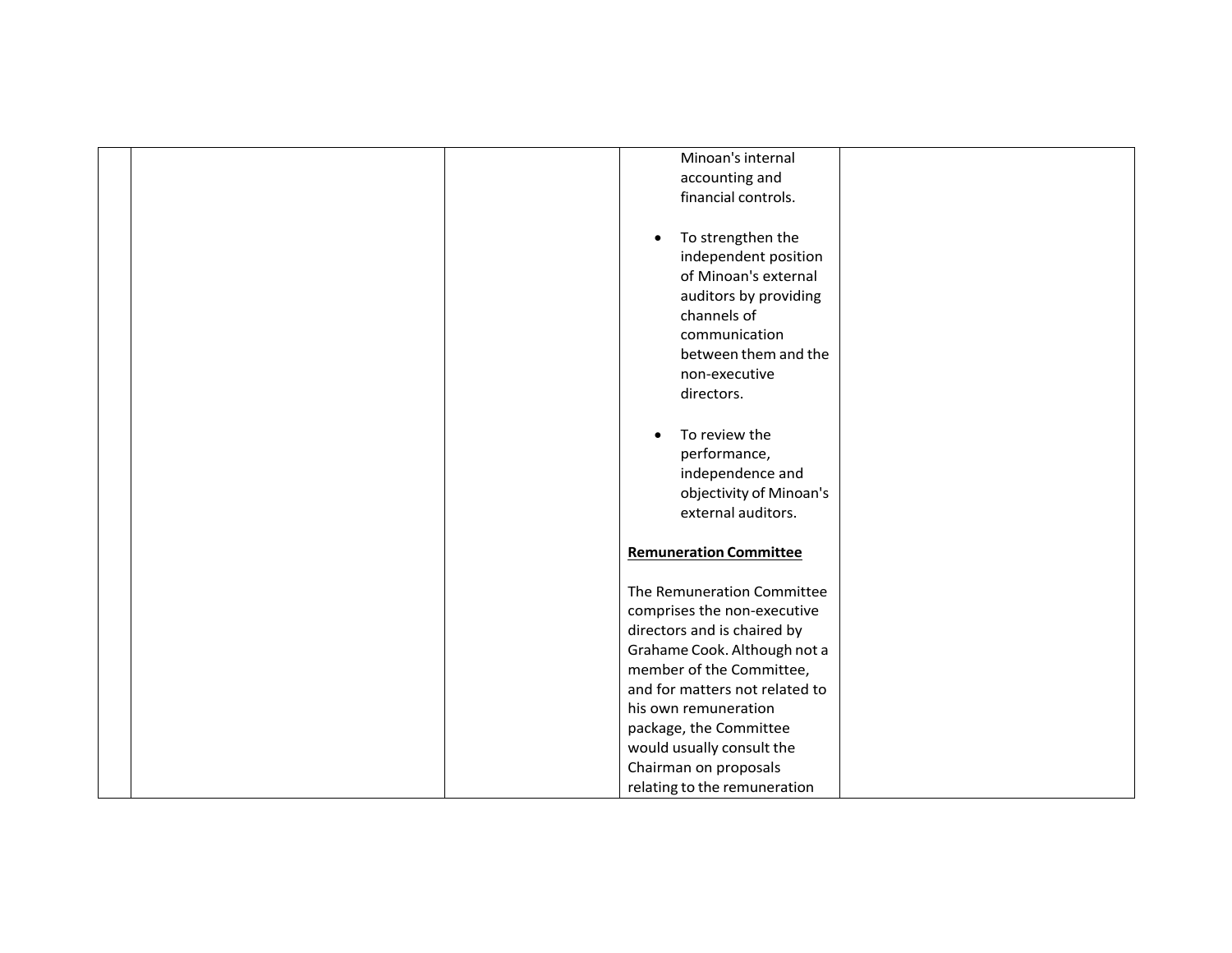| of the Group's senior<br>management team.<br>The Terms of Reference of the<br>Remuneration Committee are<br>set out in the Investor<br>Information section of the                                                                          |
|--------------------------------------------------------------------------------------------------------------------------------------------------------------------------------------------------------------------------------------------|
| Minoan website.                                                                                                                                                                                                                            |
| They are:                                                                                                                                                                                                                                  |
| To ensure that<br>$\bullet$<br>Minoan's directors and<br>senior executives are<br>fairly rewarded for<br>their individual<br>contributions to<br>Minoan's overall<br>performance by<br>determining their pay<br>and other<br>remuneration. |
| To demonstrate to all<br>shareholders that the<br>remuneration of the<br>senior executive<br>members of Minoan is<br>set by a committee of                                                                                                 |
| the Board members<br>who have no personal<br>interest in the                                                                                                                                                                               |
| outcome of the                                                                                                                                                                                                                             |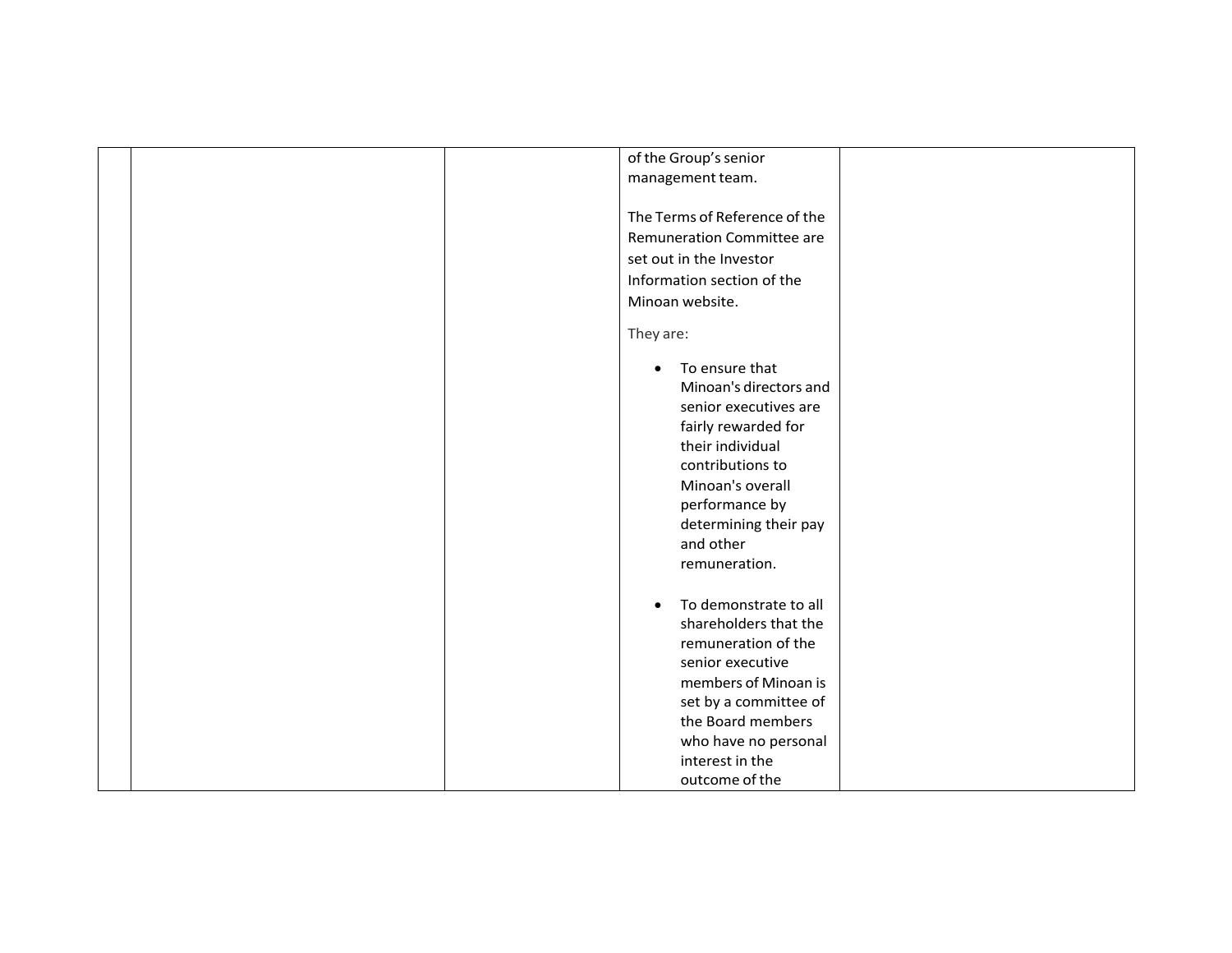|    |                                                                                                                                                |                 | decisions and who will<br>give due regard to the<br>interests of the<br>shareholders and to<br>the financial and<br>commercial health of<br>Minoan.                                                                                                                                                                                                                                                                                                                                                                                                                                        |  |
|----|------------------------------------------------------------------------------------------------------------------------------------------------|-----------------|--------------------------------------------------------------------------------------------------------------------------------------------------------------------------------------------------------------------------------------------------------------------------------------------------------------------------------------------------------------------------------------------------------------------------------------------------------------------------------------------------------------------------------------------------------------------------------------------|--|
|    |                                                                                                                                                |                 | The directors of Loyalward<br>Limited and Loyalward Hellas<br>S.A. make decisions on the day<br>to day running of those<br>companies, however, the<br>Board is responsible for all<br>policy decisions affecting the<br>Group and its activities both<br>financial and procedural and<br>will decide/act at it sees fit<br>upon recommendations<br>received from the directors of<br>both those companies, any<br>recommendations received<br>from the Audit and the<br><b>Remuneration Committees</b><br>plus financial and other<br>information as provided to it<br>(see also 9 above). |  |
| 10 | Communicate how the Company is governed<br>and is performing by maintaining a dialogue<br>with shareholders and other relevant<br>stakeholders | Fully compliant | The Board holds regular<br>meetings with larger<br>shareholders and acts on any<br>feedback it receives that it<br>considers relevant.                                                                                                                                                                                                                                                                                                                                                                                                                                                     |  |